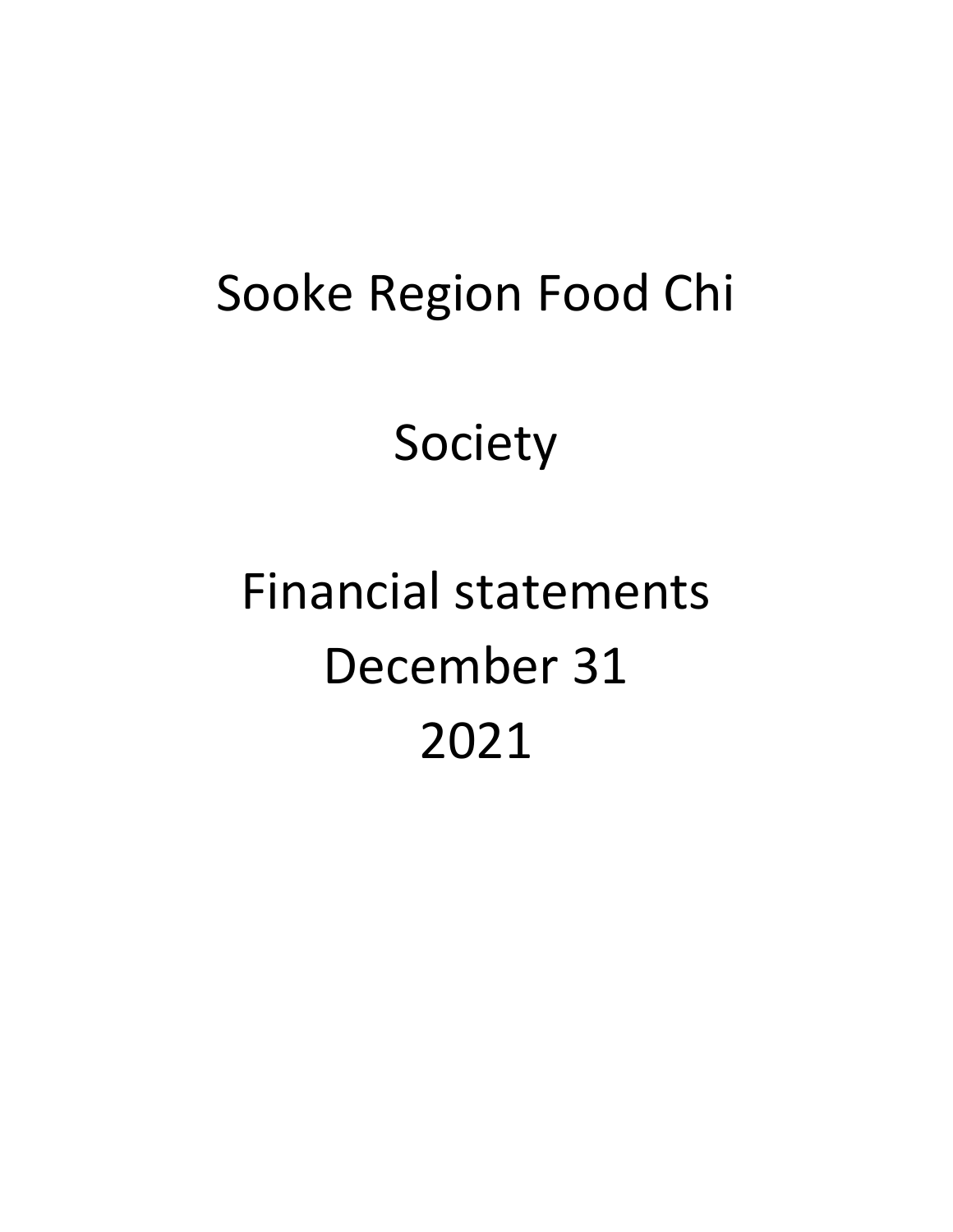## **BALANCE SHEET as at December 31, 2021**

|                                       | Food Chi            | Projects     | <b>Sunriver Community</b> |             |
|---------------------------------------|---------------------|--------------|---------------------------|-------------|
|                                       | <b>General Fund</b> | Program Fund | Garden Fund               | Total       |
| <b>Current Assets</b>                 |                     |              |                           |             |
| Petty Cash                            | 0.00                | 0.00         | 0.00                      | 0.00        |
| Coast Capital Chequing 100            | 17,149.91           |              |                           | 17,149.91   |
| <b>Coast Capital Shares</b>           | 5.00                |              |                           | 5.00        |
| Allotment Chequing Coast Capital 102  | 0.00                |              |                           | 0.00        |
| Orchard Chequing Coast Capital 103    | 0.00                |              |                           | 0.00        |
| Sk Food Chi Savings Coast Capital 101 | 0.00                |              |                           | 0.00        |
| Vancity Chequing                      |                     | 0.00         |                           | 0.00        |
| <b>Vancity Shares</b>                 |                     |              | 26.91                     | 26.91       |
| Mountain Equipment Co-op Shares       | 5.00                |              |                           | 5.00        |
|                                       | 17,159.91           | 0.00         | 26.91                     | 17,186.82   |
| <b>Grants Receivable</b>              |                     |              |                           | 0.00        |
| <b>Accounts Receivable</b>            |                     |              |                           | 0.00        |
|                                       | 17,159.91           | 0.00         | 26.91                     | 17,186.82   |
| <b>Investments</b>                    |                     |              |                           |             |
| <b>Irrigation System</b>              |                     |              | 0.00                      | 0.00        |
| Equipment                             |                     |              | 0.00                      | 0.00        |
| Fence/Gates/Signs                     |                     |              | 2,680.90                  | 2,680.90    |
| Shed                                  |                     |              | 0.00                      | 0.00        |
| Gazebo                                |                     |              | 0.00                      | 0.00        |
| Outhouse                              |                     |              | 0.00                      | 0.00        |
| Green house                           |                     |              | 0.00                      | 0.00        |
| Shed                                  |                     |              | 3,031.09                  | 3,031.09    |
| Apple Shack                           |                     |              | 2,467.69                  | 2,467.69    |
| <b>Harvest Shed</b>                   |                     |              | 0.00                      | 0.00        |
| KW Off-grid Solar PV                  |                     |              | 1960.18                   | 1,960.18    |
| Amer Harvester Cider Press            |                     |              | 1802.51                   | 1,802.51    |
| <b>Accumulated Amortization</b>       |                     |              | $-6,551.11$               | $-6,551.11$ |
|                                       | 0.00                | 0.00         | 5,391.26                  | 5,391.26    |
| <b>Total Assets</b>                   | 17,159.91           | 0.00         | 5,418.17                  | 22,578.08   |
| <b>Current Liabilties</b>             |                     |              |                           |             |
| <b>Accounts Payable</b>               |                     |              | 384.36                    | 384.36      |
|                                       | 0.00                | 0.00         | 384.36                    | 384.36      |
| <b>Deferred Revenue</b>               | 0.00                | 0.00         | 0.00                      | 0.00        |
| <b>Fund Balances</b>                  |                     |              |                           |             |
| <b>Externally Restricted Funds</b>    |                     |              |                           | 0.00        |
| Invested in Capital Assets            |                     |              | 5,391.26                  | 5,391.26    |
| <b>Unrestricted Funds</b>             | 17,159.91           | 0.00         | $-357.45$                 | 16,802.46   |
|                                       | 17,159.91           | 0.00         | 5,418.17                  | 22,578.08   |
| <b>Total Liabilities and</b>          |                     |              |                           |             |
| <b>Fund Balances</b>                  | 17,159.91           | 0.00         | 5,418.17                  | 22,578.08   |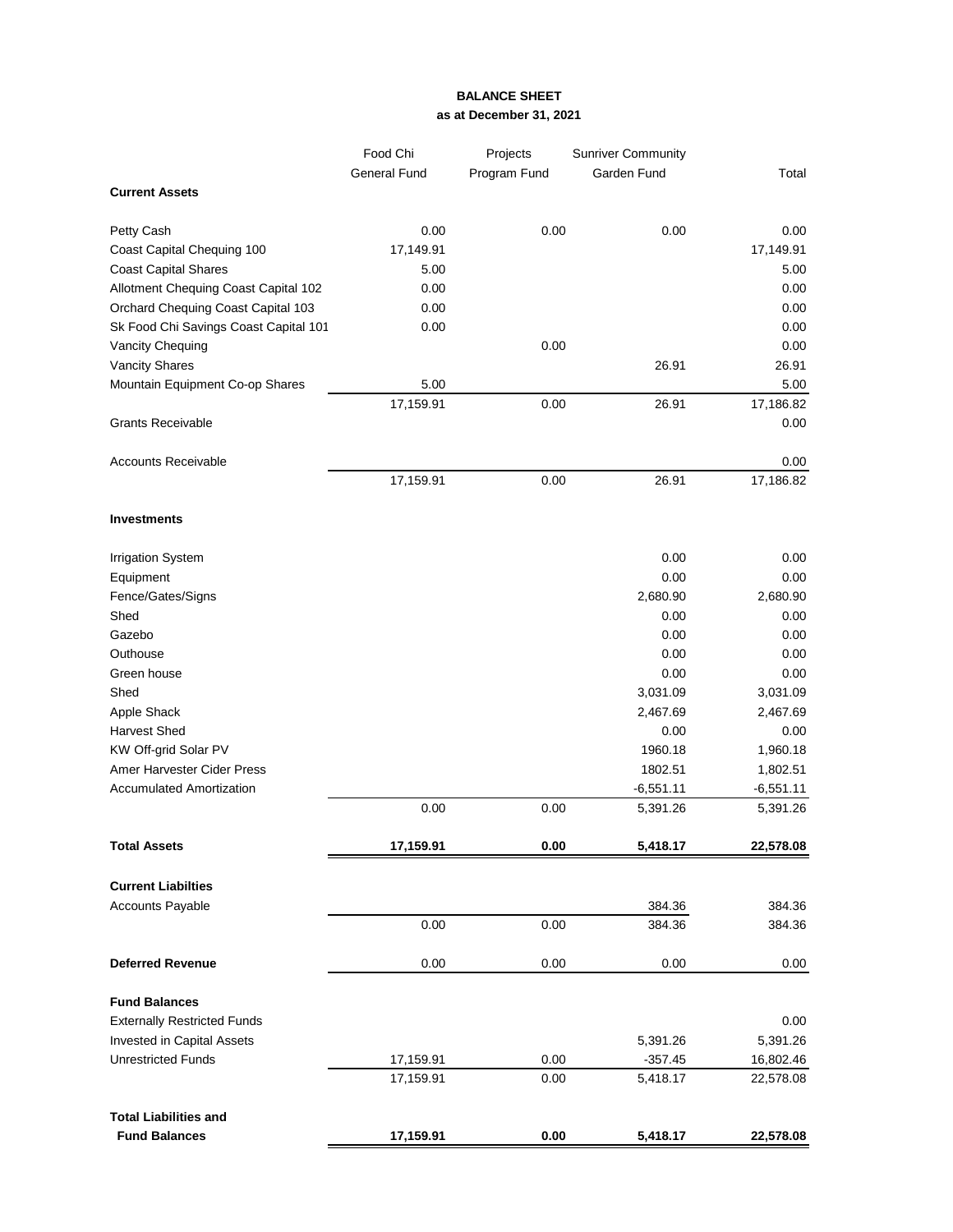### **INCOME STATEMENT For the Period Ending December 31, 2021**

|                                    | Food Chi            | Projects     | <b>Sunriver Community</b> |          |
|------------------------------------|---------------------|--------------|---------------------------|----------|
|                                    | <b>General Fund</b> | Program Fund | Garden Fund               | Total    |
|                                    |                     |              |                           |          |
| <b>Revenues</b>                    |                     |              |                           |          |
| Miscellaneous/Grants               |                     | 1,600.00     |                           | 1,600.00 |
| Grow a Row/Orchard                 |                     |              |                           | 0.00     |
| Memberships/Fees                   | 137.00              |              |                           | 137.00   |
| FED Sooke, backyard garden         |                     |              |                           | 0.00     |
| <b>Allotment Gardens Plot Fees</b> |                     |              | 189.23                    | 189.23   |
| <b>Donations</b>                   | 25.00               | 120.00       |                           | 145.00   |
| Interest                           | 0.61                |              |                           | 0.61     |
| Seedy Saturday                     |                     | 155.00       |                           | 155.00   |
| Orchard                            |                     |              |                           | 0.00     |
| Farm Tour/Harvest                  |                     |              |                           | 0.00     |
| Farmer 2 Farmer Grant              |                     |              |                           | 0.00     |
| Apple Fest                         |                     | 2,921.45     |                           | 2,921.45 |
| <b>Total Revenues</b>              | 162.61              | 4,796.45     | 189.23                    | 5,148.29 |

#### **Expenses**

| Food CHI Administration                                 | 1,809.80    |          |              | 1,809.80     |
|---------------------------------------------------------|-------------|----------|--------------|--------------|
| Food Systems, Farmer to Farmer                          |             |          |              | 0.00         |
| Food Systems, Food Guide                                |             |          |              | 0.00         |
| FED Sooke, backyard garden                              |             |          |              | 0.00         |
| Events - Annual - Apple Fest                            |             | 805.74   |              | 805.74       |
| Events - Farm Tour                                      |             |          |              | 0.00         |
| Events - General                                        |             |          |              | 0.00         |
| Events - Seedy Saturday                                 |             |          |              | 0.00         |
| <b>Sunriver Gardens</b>                                 |             |          | 7,790.29     | 7,790.29     |
| Grow A Row                                              |             |          |              | 0.00         |
| Orchard                                                 |             |          |              | 0.00         |
| Other SRCG                                              |             | 1,212.50 |              | 1,212.50     |
| Amortization Expense<br>Disposition at remaining UCC to |             |          | 0.00         | 0.00         |
| <b>Sunriver Community Gardens Society</b>               |             |          | 11,343.45    | 11,343.45    |
| <b>Total Expenses</b>                                   | 1,809.80    | 2,018.24 | 19,133.74    | 22,961.78    |
| <b>Excess of Revenue over Expenses</b>                  | $-1,647.19$ | 2,778.21 | $-18,944.51$ | $-17.813.49$ |